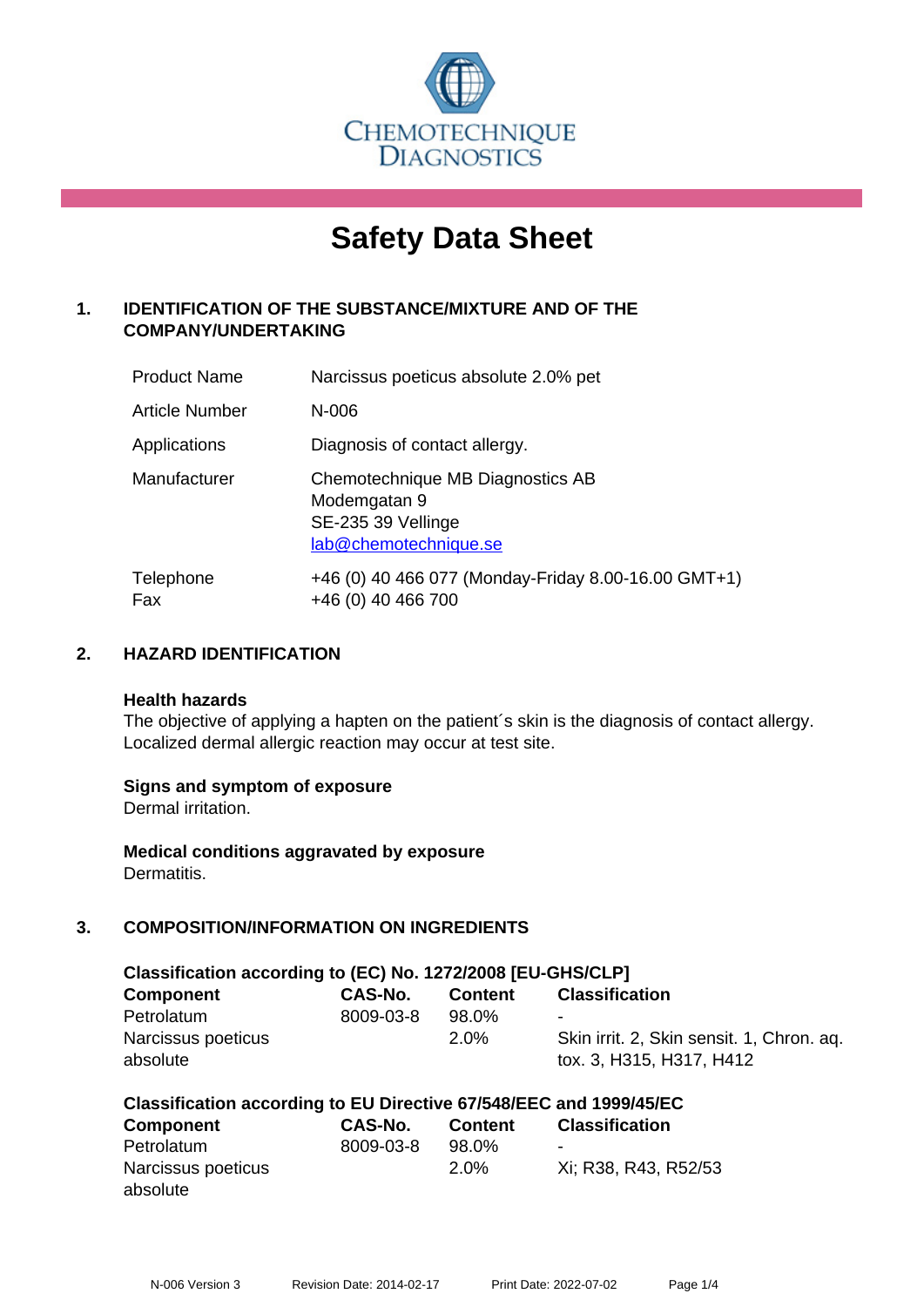## **4. FIRST AID MEASURES**

## **Emergency and first aid procedures**

Obtain medical attention.

## **5. FIRE-FIGHTING MEASURES\***

#### **Suitable extinguish media**

CO2, powder or water spray. Fight larger fires with water spray or alcohol resistant foam.

## **For safety reasons unsuitable extinguishing agents**

Water with full jet.

## **Special protective equipment for fire-fighters**

Wear self-contained respiratory protective device. Wear fully protective suit.

\*Data is shown for petrolatum only

## **6. ACCIDENTAL RELEASES MEASURES**

**Steps to be taken if material is released or spilled** Contain and place in a closed container.

# **7. HANDLING AND STORAGE**

**Precautions to be taken in handling and storage** Store dark at 5-8°C. Avoid extended exposure to light. FOR EXTERNAL USE ONLY.

# **8. EXPOSURE CONTROLS/PERSONAL PROTECTION**

**Respiratory protection** Not required.

**Ventilation** Local exhaust.

**Protective gloves** Disposal gloves.

#### **Eye protection** Not required with normal use.

## **Work/Hygienic practices**

Wash hands after each use.

## **9. PHYSICAL AND CHEMICAL PROPERTIES**

Odour Fragrance

Appearance Yellow Semi-Solid

Melting point\* 50-55° C Flash point\*  $>100^{\circ}$ C

Boiling point\* No data available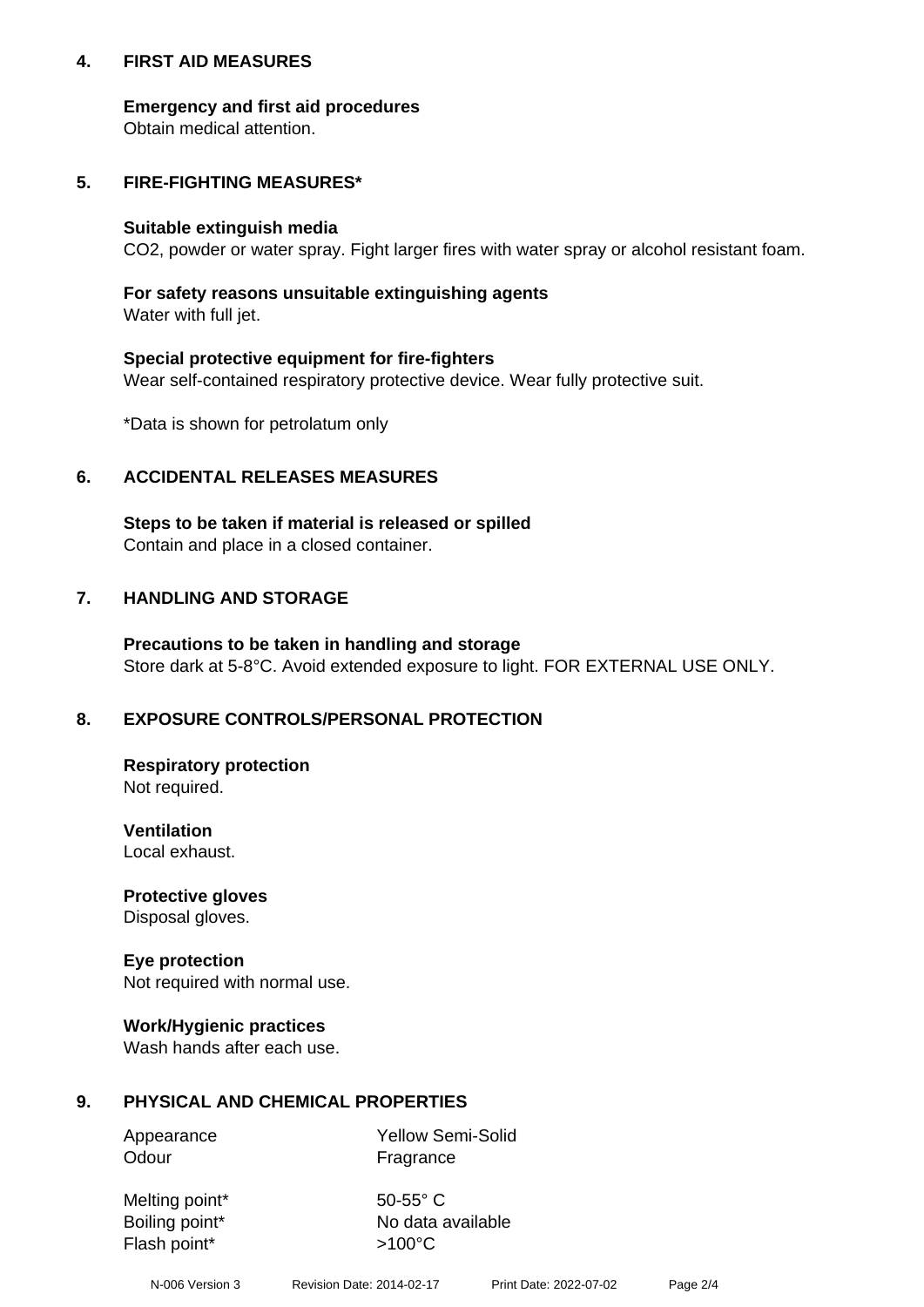Density\* No data available. Solubility in/Miscibility with Water\*

Self ignition\* Product does not self ignite. Danger of explosion\* Product does not present an explosion hazard. Insoluble

\*Data is shown for petrolatum only

## **10. STABILITY AND REACTIVITY**

#### **Incompability**

May react with strong oxidizing agents.

#### **Stability**

Stable at recommended storage conditions.

## **Hazardous byproducts**

Combustion may generate CO, CO2 and other oxides.

**Hazardous polymerization**

Will not occur.

## **11. TOXICOLOGICAL INFORMATION**

No data available.

## **12. ECOLOGICAL INFORMATION**

No data available.

## **13. DISPOSAL CONSIDERATIONS**

#### **Waste disposal method**

Comply with federal, state/provincial and local regulation.

#### **14. TRANSPORT INFORMATION**

Not dangerous goods.

## **15. REGULATORY INFORMATION**

The classification is according to the latest editions of the EU lists, and extended by company and literature data.

## **16. OTHER INFORMATION**

#### **Text of H-statements and R-phrases mentioned in Section 3**

Skin irrit. 2 Skin irritation (Category 2) Skin sensit. 1 Skin sensitization (Category 1) Chron. aq. tox. 3 Chronic aquatic toxicity (Category 3) H315 Causes skin irritation